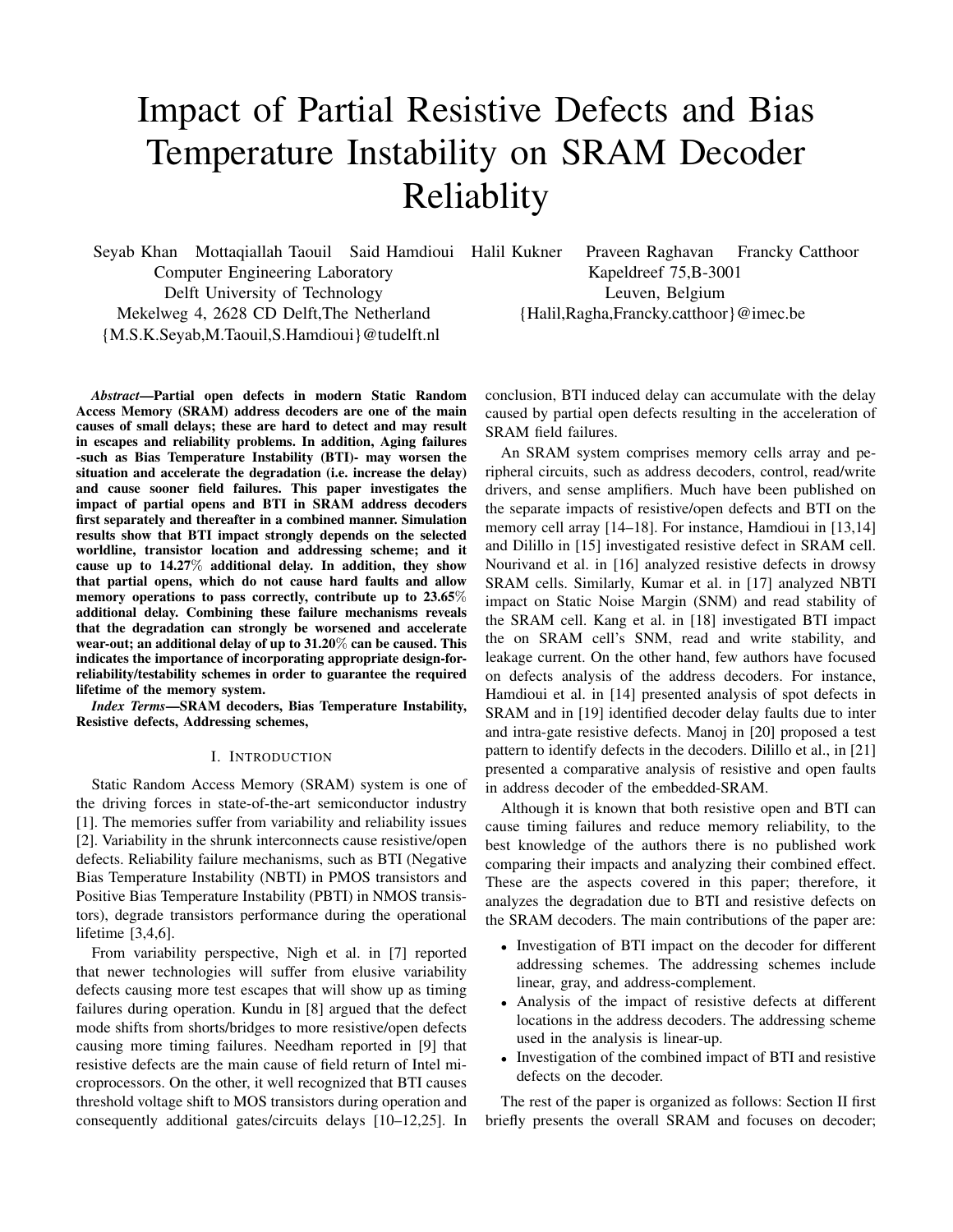

Fig. 1. (a) Functional model of SRAM system (b) Address selection circuit for selecting 11111 (31) in a  $5\times32$  address decoder

then, it describes BTI mechanism and its models; and finally, it classifies the resistive defects in the decoder. Section III describes the simulation environment and performed experiments. Section IV analyzes the result of *individual* impacts of BTI and resistive defects. Section V presents the *combined* impact of resistive defects and BTI on the decoder. Finally, Section VI concludes the paper.

## II. ANALYSIS FRAMEWORK

This section explains the role of decoder in an SRAM system. Thereafter, it presents BTI mechanism and its model. Finally, it describes resistive defects of address decoder analyzed in this paper.

## *A. SRAM Decoder*

An SRAM system consists of memory cells array, registers, control circuit and address decoders as shown in Fig. 1(a). The address decoder is the main focus of this paper and is responsible to activate a unique wordline or bitline pair in the cell array based on the input address value.

The address selection circuit considered in this paper is a 5×32 CMOS decoder (5 input address bits and 32 output wordlines) as shown in Fig. 1(b). The circuit has a pullup network that comprises five PMOS transistors connected in parallel and a pull-down network containing five NMOS transistors in series; both networks are connected to a common node **X**. A unique address sequence at the inputs  $S_0, S_1, S_2, S_3$ and  $S_4$  activates a unique wordline (WL). For instance, the wordline in address selection circuit of figure 1(b) is activated for address  $S_0S_1S_2S_3S_4$ =11111 (i.e., selects WL<sub>31</sub>).

## *B. Bias Temperature Instability*

Bias Temperature Instability (BTI) mechanism takes place inside MOS transistors and causes a threshold shift that translates to additional delay, as described below.

## *BTI Mechanism*

BTI causes threshold voltage  $(V_{th})$  increment to MOS transistors. The  $V_{th}$  increment in a PMOS transistor that occurs under the *negative* gate stress is referred to as NBTI,

and the one that occur in an NMOS transistor under *positive* gate stress is known as PBTI. For a MOS transistor, there are two BTI phases, i.e., the stress phase and the relaxation phase.

In recent times, exhaustive efforts has been put to understand NBTI [4–6]. Kaczer et al. in [5] have analyzed NBTI reasonably well but have not extended their analysis to deal with NBTI at a higher level. Alam et al. in [6] have modeled NBTI and presented the overall dynamics of NBTI as a reaction diffusion process. The model is usable at a higher level such as circuit level. Since in this work, BTI analysis is done at the circuit level, model of [6] will be used.

Stress Phase: In the stress phase, the Silicon Hydrogen bonds (≡Si-H) break at Silicon-Oxide interface. The broken Silicon bonds (≡Si-) remain at the interface (known as interface traps), and the released H atoms/molecules diffuse towards the poly gate. The number of interface traps  $(N_{IT})$  generated after applying a stress of time  $(t)$  is given by  $[6]$ :

$$
N_{IT}(t) = \left(\frac{N_o.k_f}{k_r}\right)^{2/3} \cdot \left(\frac{k_H}{k_{H_2}}\right)^{1/3} \cdot (6.D_{H_2}.t)^{1/6},\tag{1}
$$

where  $N_o$ ,  $k_f$ ,  $k_F$ ,  $k_H$ , and  $k_{H_2}$ , represent initial  $\equiv$ Si-H density,  $\equiv$ Si-H breaking rate,  $\equiv$ Si- recovery rate, H to H<sub>2</sub> conversion rate, and  $H_2$  to H conversion rate inside the oxide layer, respectively. While  $D_{H_2}$  is the hydrogen diffusion constant.

**Relaxation Phase:** In the relaxation phase, there is no  $\equiv$ Si-H breaking. However, the H atoms/molecules diffuse back towards the interface and anneal the ≡Si- bonds. The number of interface traps that *do not* anneal by the approaching H atoms during the relaxation phase is given by [17]:

$$
N_{IT}(t_o + t_r) = \frac{N_{IT}(t_o)}{1 + \sqrt{\frac{\xi \cdot t_r}{t_o + t_r}}}
$$
(2)

where  $N_{IT}(t_0)$  is the number of interface traps at the start of the relaxation,  $\xi$  is a relaxation coefficient with  $\xi$ =0.5 [17],  $t_o$  is the duration of the previous stress phase and  $t_r$  is the relaxation duration.

The  $N_{IT}$  oppose the gate stress resulting in the threshold voltage increment ( $\Delta V_{th}$ ). The relation between N<sub>IT</sub> and  $\Delta V_{th}$  is given by [25]:

$$
\Delta V_{th} = (1 + m) . q . N_{IT} / C_{ox} . \chi . \gamma,
$$
\n(3)

where  $m$ ,  $q$ , and  $C_{ox}$  are the holes/mobility degradation that contribute to the  $V_{th}$  increment [10], electron charge, and oxide capacitance, respectively.  $\chi$  is a BTI coefficient with a value  $\chi$ =1 for NBTI and  $\chi$ =0.5 for PBTI [23]. Additionally,  $\gamma$  represents the stress duration with respect to the total input period (i.e., *activity factor*) of the transistor. The  $\gamma$  dependence of the  $\Delta V_{th}$  shows that transistors in a gate/circuit that have different stress and relaxation phases will suffer from different degradations.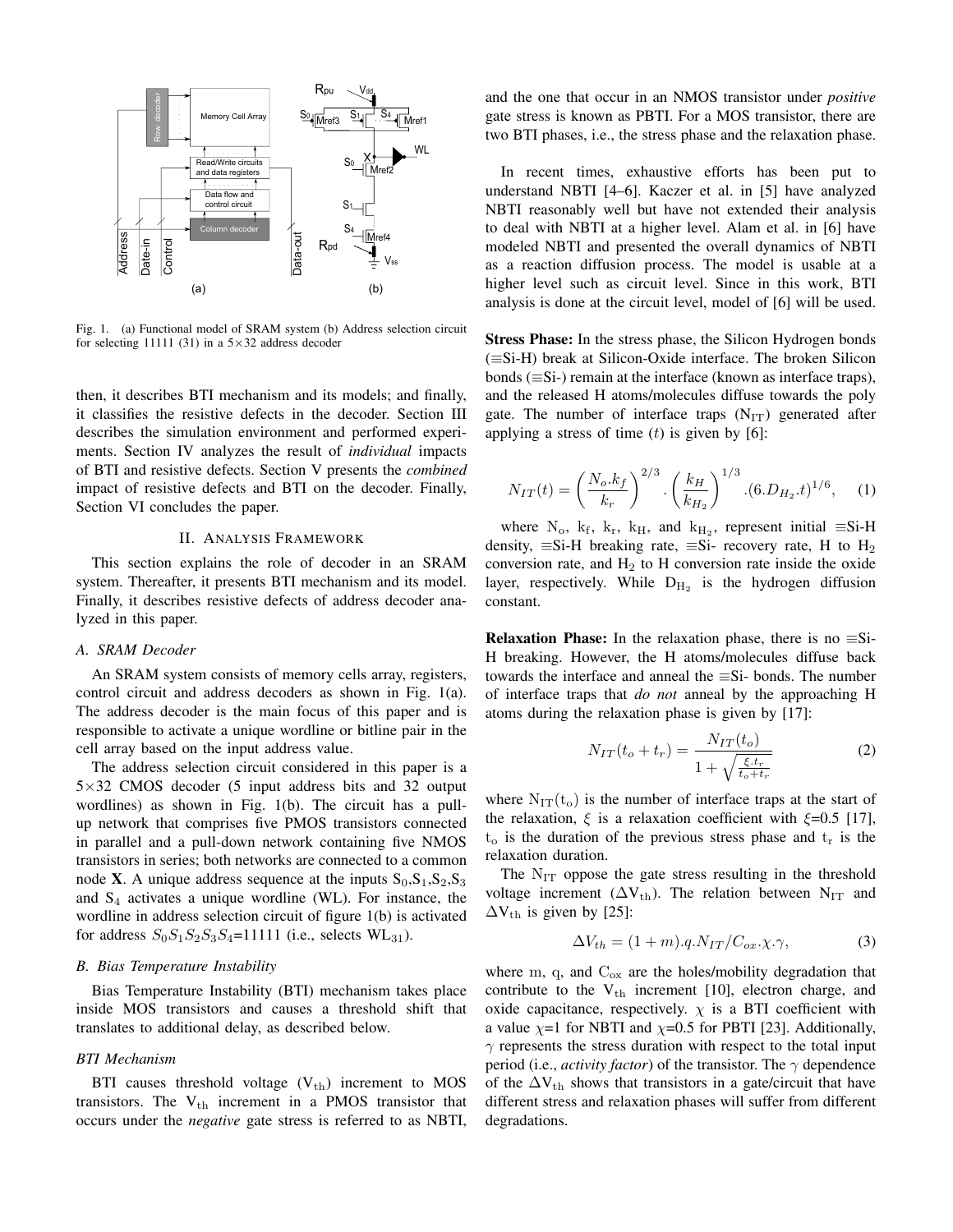## *BTI Model*

BTI induced  $\Delta V_{th}$  of each individual MOS transistor has its contribution to the additional delay. A generalized formula that relates BTI induced  $\Delta V_{th}$  in a transistor to wordline/bitline delay is given by [24,25]:

$$
\Delta D = \frac{n.\Delta V_{th}}{(V_{gs} - V_{th})}
$$
\n(4)

where  $n$  is the velocity saturation index of majority carriers in MOS channels. Since NBTI causes  $\Delta V_{th}$  to PMOS transistor and PBTI causes  $\Delta V_{th}$  to NMOS transistor, the paper considers the threshold voltage shifts to both types of MOS transistors.

## *C. Resistive Defects*

The resistive defects in decoder of Fig. 1(b) can be classified as followings.

- Inside pull-up network: The PMOS transistors between the supply and the final/intermediate output node constitute the pull-up network.  $R_{\text{pu}}$  is an example of a defect in the pull-up network of the decoders shown Fig. 1(b).
- Inside pull-down network: The NMOS transistors between the final/intermediate output node and the ground manifest the pull-down network. There are many possible resistive defect locations in the pull-down network of the decoder (e.g., between each pair of the NMOS transistors). For simplicity,  $R_{pd}$  is the only considered resistive defect in pull-down network of the decoder shown in Fig. 1(b) and is adjacent to the ground.

The resistive defects contribute to the delay of wordline activation and or de-activation delays in the following ways. First, the resistance limits the current that (dis-)charges node X. Second, the voltage drop in the resistive defects can be high enough to prevent transitions at node X.

## III. SIMULATION SETUP

This section describes the simulation environment and the type of experiments conducted in the paper.

## *A. Simulation Environment*

A netlist of a  $5\times32$  address decoder (Fig. 1(b) shows the wordline selection for the last word only) has been synthesized using 32nm PTM transistor models [26] and simulated using HSPICE. For the BTI analysis, the impact is augmented to each transistor with Verilog-A modules. Each module generates voltage shift that depends on the activity factor of the transistor. Similarly, in the resistive defect analysis, resistors are inserted at the locations shown in Fig. 1(b); one at a time. The measurements are performed when the signals reach 50% of the  $V_{dd}$ .

### *B. Performed Simulations*

Three sets of experiments are preformed in this work:

1) BTI Impact experiments: First, BTI impact on the wordline activation and de-activation delay of a  $5\times32$ 



Fig. 2. Bias temperature instability (both NBTI and NBTI) impact on wordline activation and de-activation of the decoder

decoder (using linear-up addressing scheme) is investigated. Second, the impact of the location of the affected transistor on the delay is analyzed. Finally, BTI dependency on the workload is addressed while considering realistic addressing schemes.

- 2) Resistive open experiments: The impact of the resistive defect in the pull-up or in the network pull-down network on the delay is investigated.
- 3) Combined impact experiments: In this case, both the impact of BTI as well as that of resistive defect (either in the pull-up or in the pull-down network) is considered in order to measure the increase in the delay.

## IV. SIMULATION RESULTS

This section reports and analyzes the results of the first two sets of experiments described in the previous section.

### *A. Impact of BTI*

First, BTI impact on the wordline activation and deactivation are presented. Then, the impact of the location of the affected transistor on the delay is described. Finally, BTI dependency on the workload covered.

#### *BTI Impact on wordline Delay*

The  $\Delta V_{th}$  in MOS transistors due to BTI affect the wordline activation and de-activation delays. Both NBTI and PBTI impact the delays uniquely, i.e., NBTI in PMOS transistors affect the de-activation delay while PBTI in the NMOS transistors affect the activation delay. In addition, different access patterns (or workload) stress the transistors differently, resulting in different delays. We analyze the workload in more detail later. Here, we assume a linear-up addressing scheme (i.e., from address 0 to address 31) for the  $5\times32$  decoder. The results are shown in Fig. 2; the x-axis presents the number of the accessed row and the y-axis the corresponding delay increase in % . The figure shows that on the average the induced delays in the wordline activation and deactivation are 13% (due to PBTI) and 7.50% (due to NBTI) respectively. Hence, the BTI impact on the wordline activation is more significant. This can be justified by analyzing Fig. 1(b). Normally, the NBTI induced delay is more significant than caused by PBTI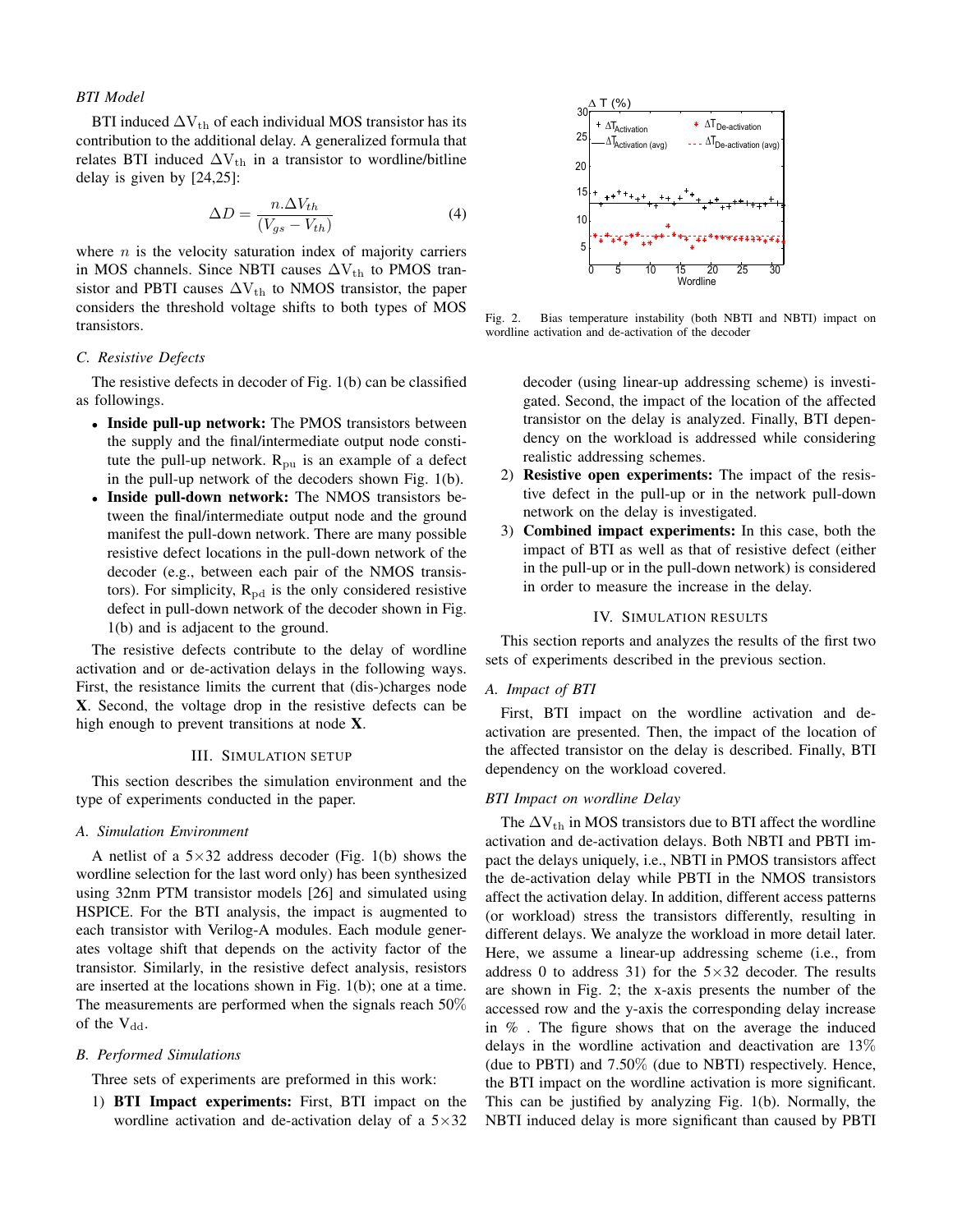

Fig. 3. wordline additional delay due to (a) NBTI induced degradation in  $M_{ref1}$  and  $M_{ref3}$  (b) PBTI induced degradation in  $M_{ref2}$  and  $M_{ref4}$ 

for an inverter [4]. However, as all the NMOS transistors of the pull-down network are connected in series, their impact accumulate, resulting in higher impact on the wordline activation. The figure also shows an oscillating trend in the impact as we move from lower to higher wordlines/addresses. This is directly related to the way the addressing sequence is selected; in this case linear-up. For instance, moving from address 00001 (WL1) to 0010 (WL2) requires the switching of two transistors in the pull-down network (which are in series), while moving from address 00010 to 00011 (WL3) requires only the switching of a single transistor in the the pull-down network; hence less delay.

### *BTI Impact of Transistor Locations*

Most of published work assume that the threshold voltage shifts in all the degraded transistors have uniform contribution to the delay increment of the circuit [17,25]. However, in reality, such a contribution strongly depends on the location of the transistor in the circuit.

In order to explore such dependency both for NBTI and PBTI, the impacts of the reference transistors  $M_{ref1}$  and  $M_{ref3}$ (for NBTI), as well as the impacts of reference transistors  $M_{ref2}$  and  $M_{ref4}$  (for PBTI) will be simulated; see Fig. 1(b). For this experiments, obviously we assume that only a singe transistor is degraded in order to measure the contribution of each transistor separately.

Fig. 3(a) shows the additional delay caused by NBTI induced  $\Delta V_{th}$  in M<sub>ref1</sub> and M<sub>ref3</sub>. The figure shows that additional delay due to  $M_{ref1}$  is 6.18% and that due to  $M_{ref3}$  is 5.82% after  $10^8 s$ ; hence, the contribution of parallel connected transistors to the delay is nearly the same and the uniform approach in [17,25] can be used. In the right side of the figure, the results of PBTI impact in  $M_{ref2}$  and  $M_{ref4}$  are depicted (see Fig. 3(b)). The figure clearly shows the impact is strongly location of the transistor dependent. For example, the induced  $\Delta V_{th}$  by M<sub>ref2</sub> cause 2.01% additional delay, while the same shift in  $M_{ref4}$  causes 1.7x more delay increment. The higher degradation contribution of  $M_{ref4}$  can be explained as follows. The increased  $\Delta V_{th}$  at  $M_{ref2}$  causes a much weaker



Fig. 4. BTI induced delay in wordline activation  $(0 \rightarrow 1)$  and de-activation  $(1\rightarrow 0)$  at different addressing schemes

drive strength at the source of transistor  $M_{ref4}$ . Therefore, the uniform approach in [17,25] is not accurate enough for serially connected transistors.

## *BTI Impact of Various Workloads*

The  $\Delta V_{th}$  is determined by stress and relaxation durations of the transistors. Therefore, BTI impact is strongly dependent on the applied input patterns (henceforth referred to as workload). This workload dependence is analyzed by applying various the following addressing schemes:

- Linear-up: this is binary sequence counting from address 0 to 31 for 5-bit address decoder. The sequence is 0, 1, 2, 3, ... 30, 31.
- Linear-down: this is the inverse sequence of linear up; for 5-bit address decoder the sequence is: 31, 30,.... 1,0.
- Gray-up: is the sequence presented by the binary code where two successive values differ in only one bit. For a 5-bit decoder, the sequence is: 0,1,3,2,....17,16.
- Gray-down: this is the inverse of the Gray-up. For 5-bit decoder, the sequence is: 16,17,19,18,..... 1,0.
- Address complement-up [19]: for 5 bit decoder, the binary representation of address sequence is  $\{00000, 11111, 00001, 11110, \ldots, 01111, 10000 \text{ etc.} \}$ Note that each address is followed by its one's complement (in bold-face). The sequence is equivalent to the sequence 0, 31, 1, 30,.... 15, 16.
- Address complement-down: it is the reverse address sequence of address complement-up.

Fig. 4 shows the obtained results of both wordline activation and wordline de-activation additional delays for the different addressing schemes. The results reveal that on average the degradation in the de-activation delay is about 2x that of the activation delay. In addition, the results indicates that the variation in delay between the considered addressing schemes does not exceed 2%. Hence, for the considered address decoder, the impact of different addressings is not significant. BTI impact on wordline activation ranges between 6.85% (for address complement-down addressing scheme) and 8.17% (for the gray-up addressing scheme), while that on the worldline de-activation ranges between 12.69% (for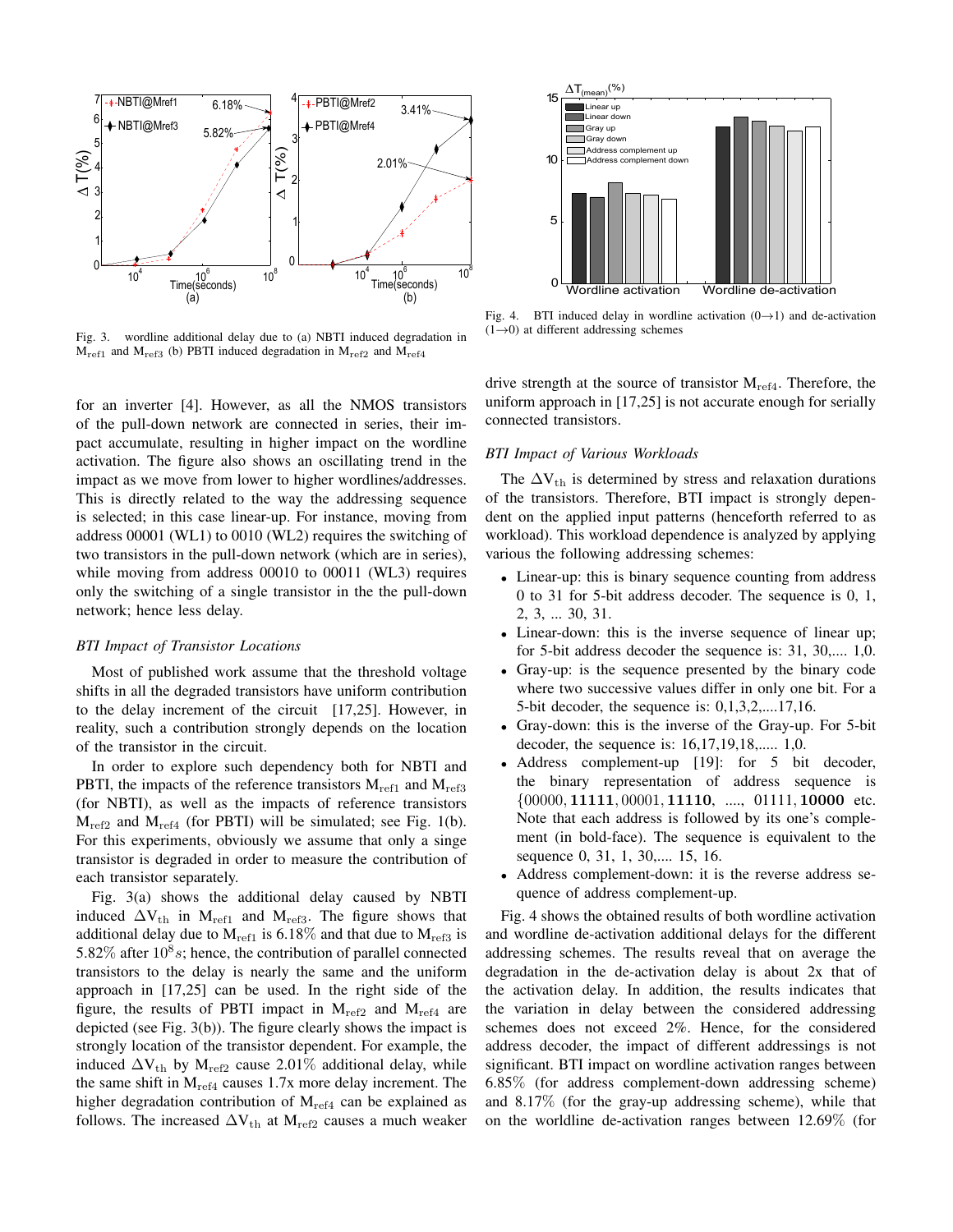

Fig. 5. (a) Impact of resistance in the pull-up network (b) Impact of resistance in the pull-down network (c) Impact of the variable resistances in the pull-up and the pull-down networks

the address complement-up) and 14.27% (for linear-down addressing).

## *B. Impact of resistive opens*

The impact of partial resistive open defects in the pull-up and in the pull-down network of the CMOS address decoder on the timing of the wordlines as described next.

#### *Inside Pull-up Network*

The resistive defect in the pull-up network of the decoder shown in Fig.  $1(b)$  affects the rising transition at node X, consequently the de-activation of the wordline.

Figure 5(a) shows the wordline transitions for various resistive defects;  $R_{pu}$  between 0kΩ and 100kΩ. In general, it shows that the resistance has impacts on both activation and de-activation transitions of the decoder. However, impact on the wordline de-activation is more significant. The larger the resistive defects the worsen the transition delay. For example, the falling transition time increases with 6000% in case  $R_{pu}$ =  $100kΩ$  as compared to the defect free case. Higher resistive defects are easy to catch during manufacturing test; however, small resistance defects cause small delays and are hard to detect; they may escape the test and cause reliablity problems in the field.

Fig. 5(c) shows the impact of these low resistances present in the pull-up and pull-down networks. Here, we focus on the results related to de-activation delay only (caused by defects in the pull-up network). The figure depicts the delay increment for  $R_{pu}$  between 0 and 5 kΩ. It shows that the the delay increments is linear proportional to the resistive defect value; the (de-activation) delay increases approximately with a rate of 3.74%/ $k\Omega$  ( $\frac{18.70\%}{5k\Omega}$ ).

## *Inside Pull-down Network*

The resistive defect in the pull-down network of the decoder shown in Fig. 1(b) affects activation delay of the wordlines. Simulation results are depicted in Fig. 5(b); the ascending resistances have significant impact on the wordline activation. For example, at 100  $k\Omega$  the resistance causes even a transition failure, i.e., the pull-down network is not strong enough to drive node  $X$  to zero; therefore, the inverter fails to drive the wordline high. Fig. 5(c) shows the impact of the low lower resistance  $R_{pd}$  between 0 and 5 kΩ. The delay increments shows a linear behavior with increasing pull-down resistance values; the delay increases with a rate of  $4.73\%/k\Omega$  ( $\frac{23.65\%}{5k\Omega}$ ).



Fig. 6. Impact BTI combined with a defect in pull-up/pull-down network

## V. BTI AND RESISTIVE DEFECT IMPACT ON SRAM DECODER

This section focuses on the last set of experiments described in Section III; it analyzes the combined impact of BTI and the resistive defects (both in pull-up and pull-down network), while considering linear-up addressing scheme for the decoder shown in Fig. 1(b).

Figure 6 shows the simulation results for: (a) BTI combined with a resistive defect  $R_{pu}$  in the pull-up network and (b) BTI combined with a resistive defect  $R_{pd}$  in the pull-down network. Note that the value of  $R_{pu}$  and  $R_{pd}$  considered in the experiment range from 0 and 5  $k\Omega$  (same values as in Fig. 5(c)); these value do not cause hard faults (such as a failing access of the memory), but cause small delays that may escape manufacturing test.

The figure shows that BTI combined with either pull-up or pull-down resistance have mutually exclusive impact on the wordline activation and de-activation delays. For example, for  $R_{pu}$ = $R_{pd}$ =0, the delay increment in the wordline activation is